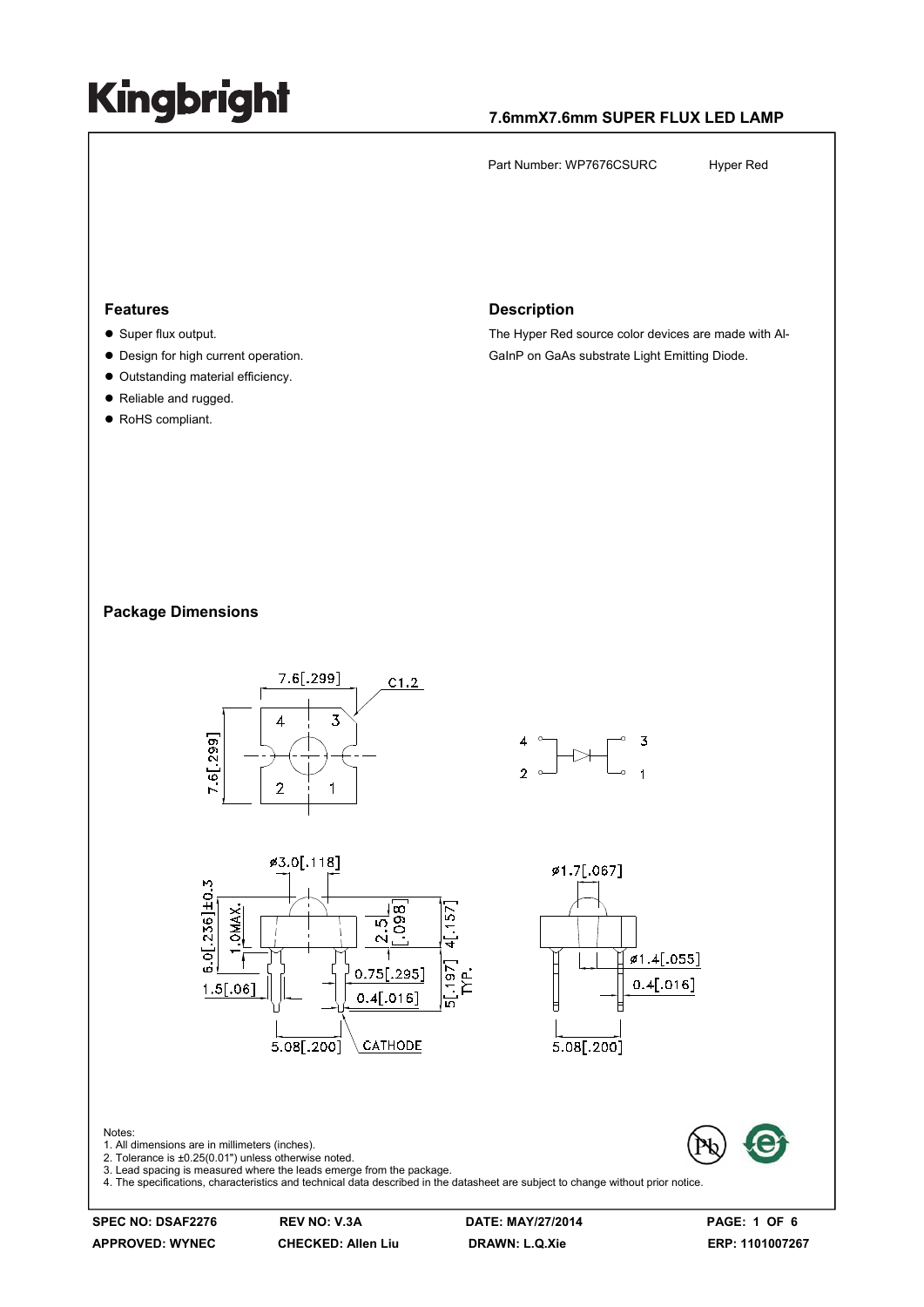#### **Selection Guide**  Part No.  $\qquad \qquad$  Dice  $\qquad \qquad$  Lens Type **Iv (mcd) [2] @ 20mA Φv (lm) [2] @ 20mA Viewing Angle [1] Min. Typ. Typ. 2θ1/2**  Hyper Red (AlGaInP) | Water Clear 270 430 0.29 70° \*90 \*170 WP7676CSURC

Notes:

1. θ1/2 is the angle from optical centerline where the luminous intensity is 1/2 of the optical peak value.

2. Luminous intensity/ luminous Flux: +/-15%.

3. Drive current between 10mA and 30mA are recommended for long term performance.

4. Operation at current below 10mA is not recommended.

\* Luminous intensity value is traceable to the CIE127-2007 compliant national standards.

#### **Electrical / Optical Characteristics at TA=25°C**

| Symbol              | <b>Parameter</b>         | <b>Device</b> | Typ. | Max. | <b>Units</b> | <b>Test Conditions</b> |
|---------------------|--------------------------|---------------|------|------|--------------|------------------------|
| λpeak               | Peak Wavelength          | Hyper Red     | 645  |      | nm           | $IF=20mA$              |
| <b>AD [1]</b>       | Dominant Wavelength      | Hyper Red     | 630  |      | nm           | $IF=20mA$              |
| $\Delta\lambda$ 1/2 | Spectral Line Half-width | Hyper Red     | 27   |      | nm           | $IF=20mA$              |
| C                   | Capacitance              | Hyper Red     | 45   |      | pF           | $V_F = 0V$ ; f = 1MHz  |
| VF [2]              | <b>Forward Voltage</b>   | Hyper Red     | 1.9  | 2.5  | v            | $IF=20mA$              |
| <b>IR</b>           | <b>Reverse Current</b>   | Hyper Red     |      | 10   | uA           | $V_R = 5V$             |

Notes:

1.Wavelength: +/-1nm.

2. Forward Voltage: +/-0.1V. 3. Wavelength value is traceable to the CIE127-2007 compliant national standards.

#### **Absolute Maximum Ratings at TA=25°C**

| <b>Parameter</b>              | <b>Hyper Red</b>                   | <b>Units</b> |  |  |
|-------------------------------|------------------------------------|--------------|--|--|
| Power dissipation             | 75                                 | mW           |  |  |
| DC Forward Current            | 30                                 | mA           |  |  |
| Peak Forward Current [1]      | 185                                | mA           |  |  |
| Reverse Voltage               | 5                                  | v            |  |  |
| Operating/Storage Temperature | $-40^{\circ}$ C To $+85^{\circ}$ C |              |  |  |
| Lead Solder Temperature [2]   | 260°C For 3 Seconds                |              |  |  |
| Lead Solder Temperature [3]   | 260°C For 5 Seconds                |              |  |  |

Notes:

1. 1/10 Duty Cycle, 0.1ms Pulse Width.

2. 2mm below package base.

3. 5mm below package base.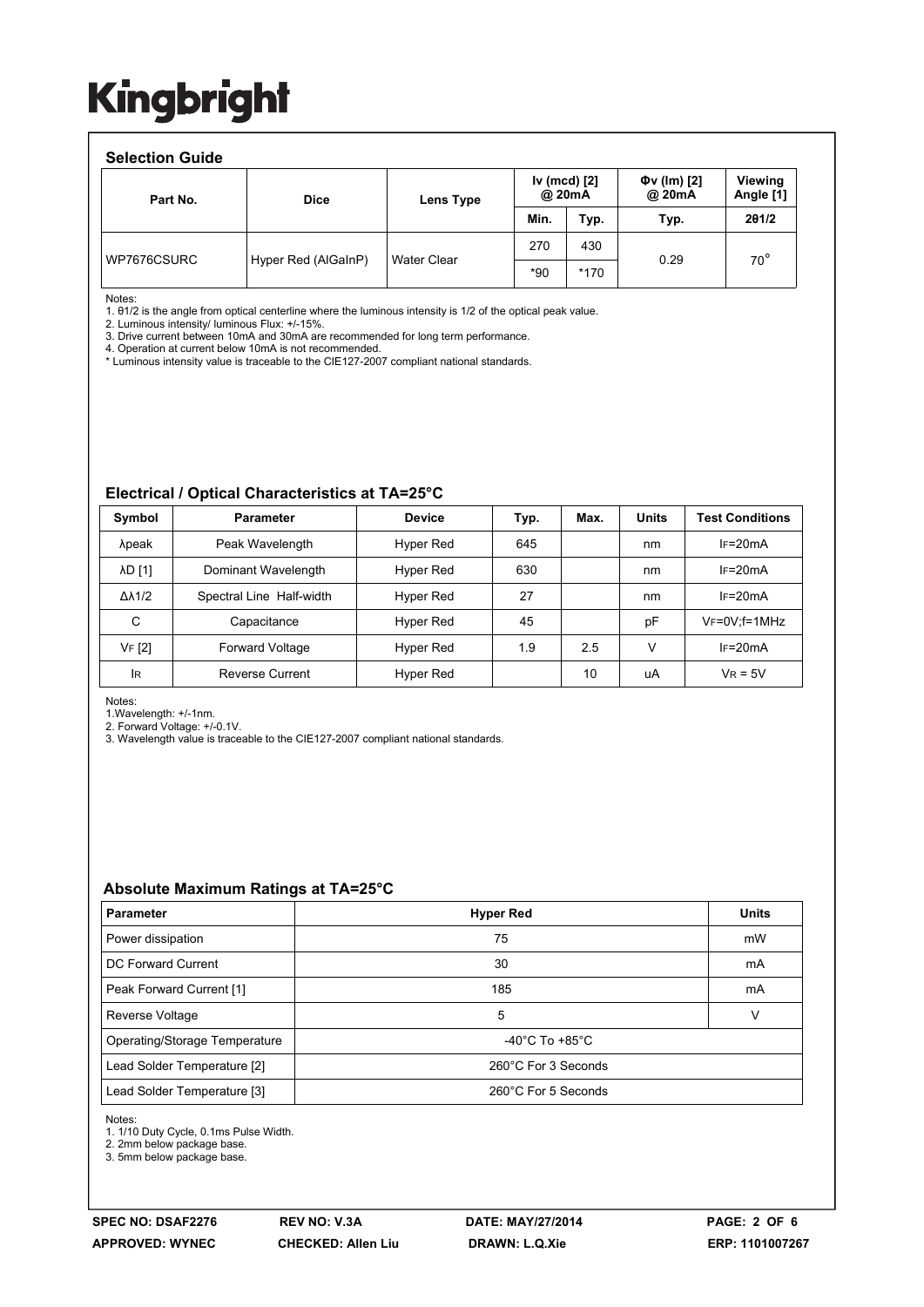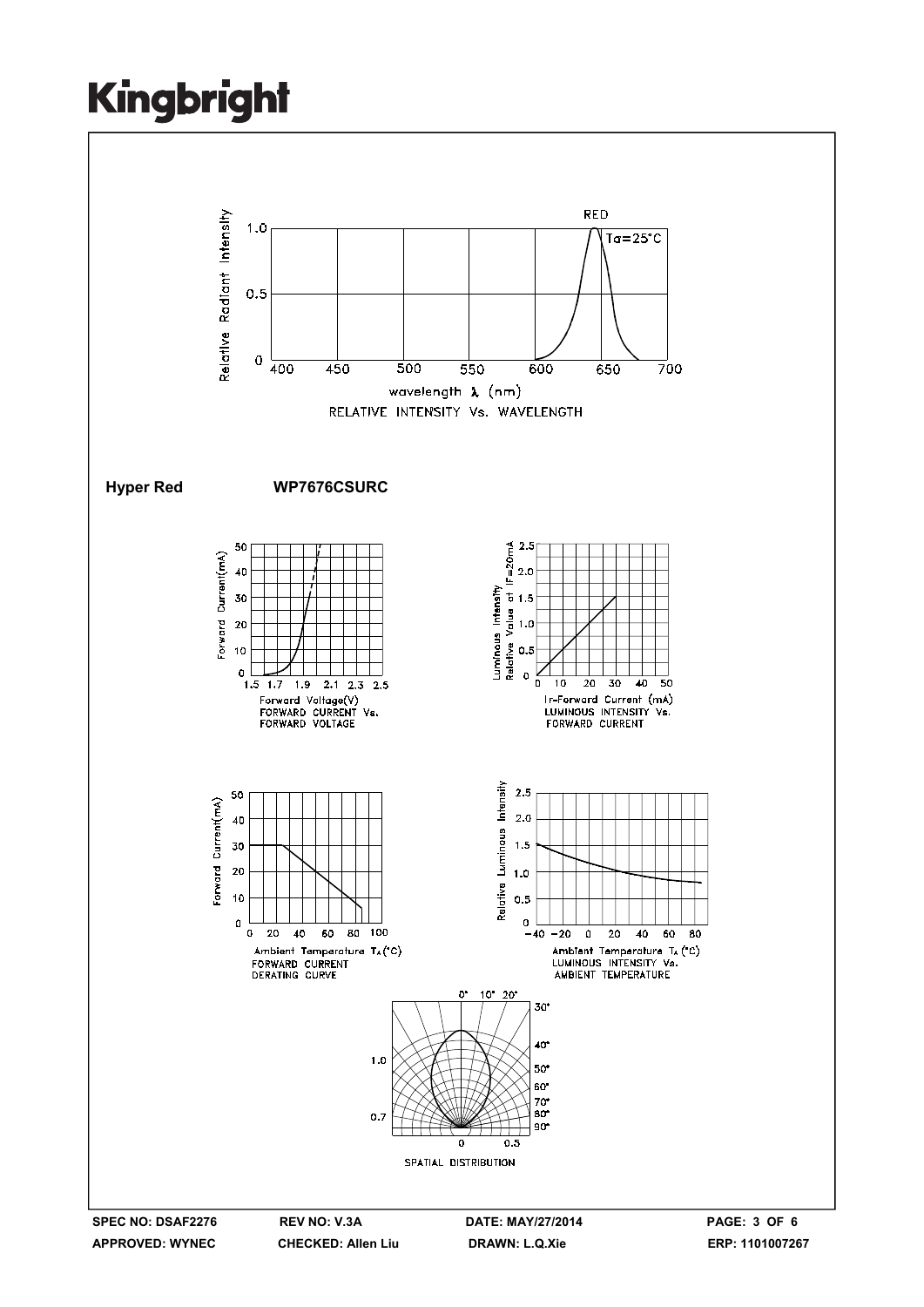

- 1.The information included in this document reflects representative usage scenarios and is intended for technical reference only.
- 2.The part number, type, and specifications mentioned in this document are subject to future change and improvement without notice. Before production usage customer should refer to the latest datasheet for the updated specifications.
- 3.When using the products referenced in this document, please make sure the product is being operated within the environmental and electrical limits specified in the datasheet. If customer usage exceeds the specified limits, Kingbright will not be responsible for any subsequent issues.
- 4.The information in this document applies to typical usage in consumer electronics applications. If customer's application has special reliability requirements or have life-threatening liabilities, such as automotive or medical usage, please consult with Kingbright representative for further assistance.
- 5.The contents and information of this document may not be reproduced or re-transmitted without permission by Kingbright.
- 6.All design applications should refer to Kingbright application notes available at http://www.KingbrightUSA.com/ApplicationNotes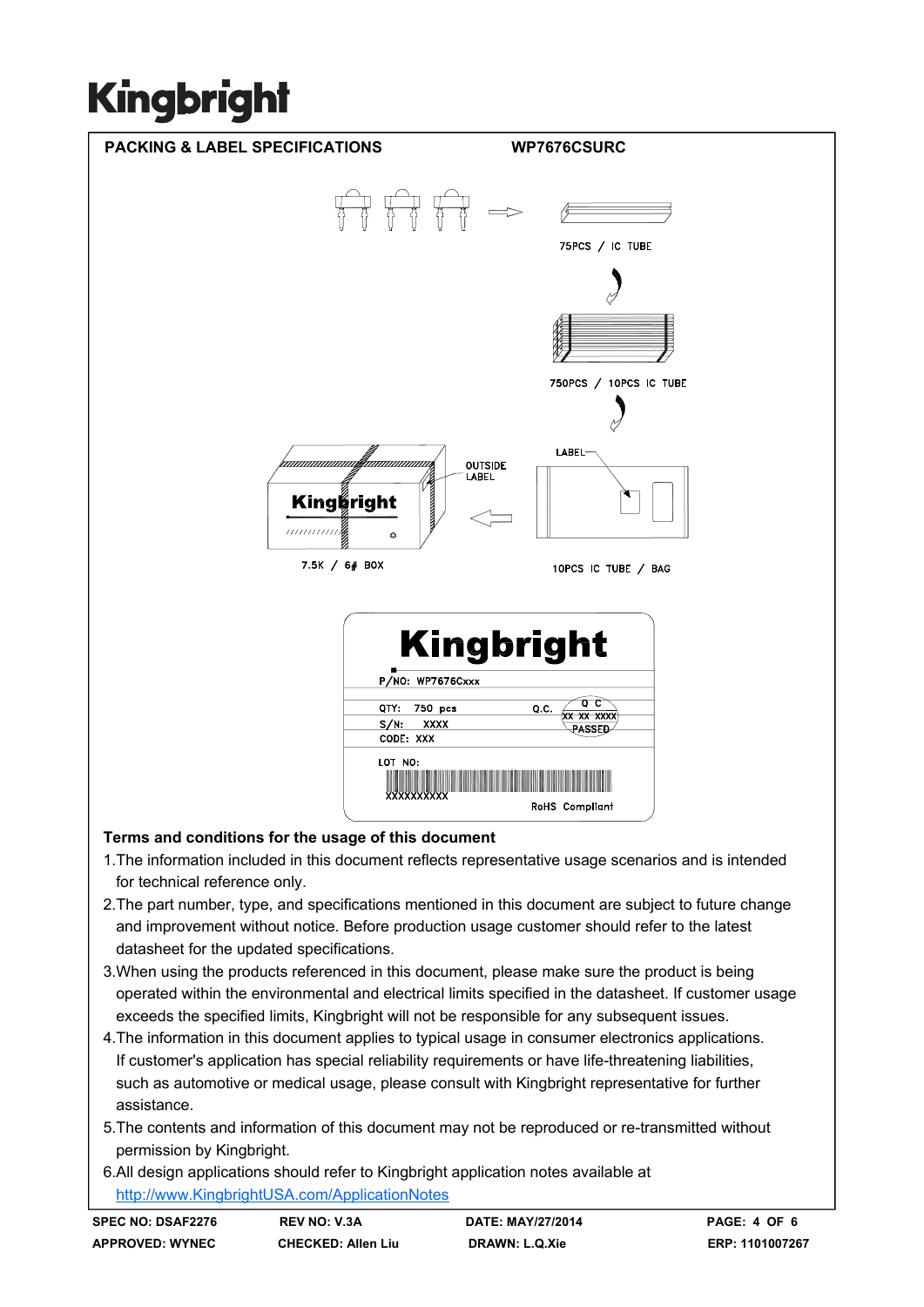### PRECAUTIONS

1. The lead pitch of the LED must match the pitch of the mounting holes on the PCB during component placement. Lead-forming may be required to insure the lead pitch matches the hole pitch. Refer to the figure below for proper lead forming procedures.  $(Fia. 1)$ 



" $\bigcap$ Correct mounting method  $" \times"$ Incorrect mounting method

- 2. When soldering wire to the LED, use individual heat-shrink tubing to insulate the exposed leads to prevent accidental contact short-circuit.  $(Fig.2)$
- 3. Use stand-offs (Fig.3) or spacers (Fig.4) to securely position the LED above the PCB.



- 4. Maintain a minimum of 3mm clearance between the base of the LED lens and the first lead bend. (Fig. 5 and 6)
- 5. During lead forming, use tools or jigs to hold the leads securely so that the bending force will not be transmitted to the LED lens and its internal structures. Do not perform lead forming once the component has been mounted onto the PCB. (Fig. 7)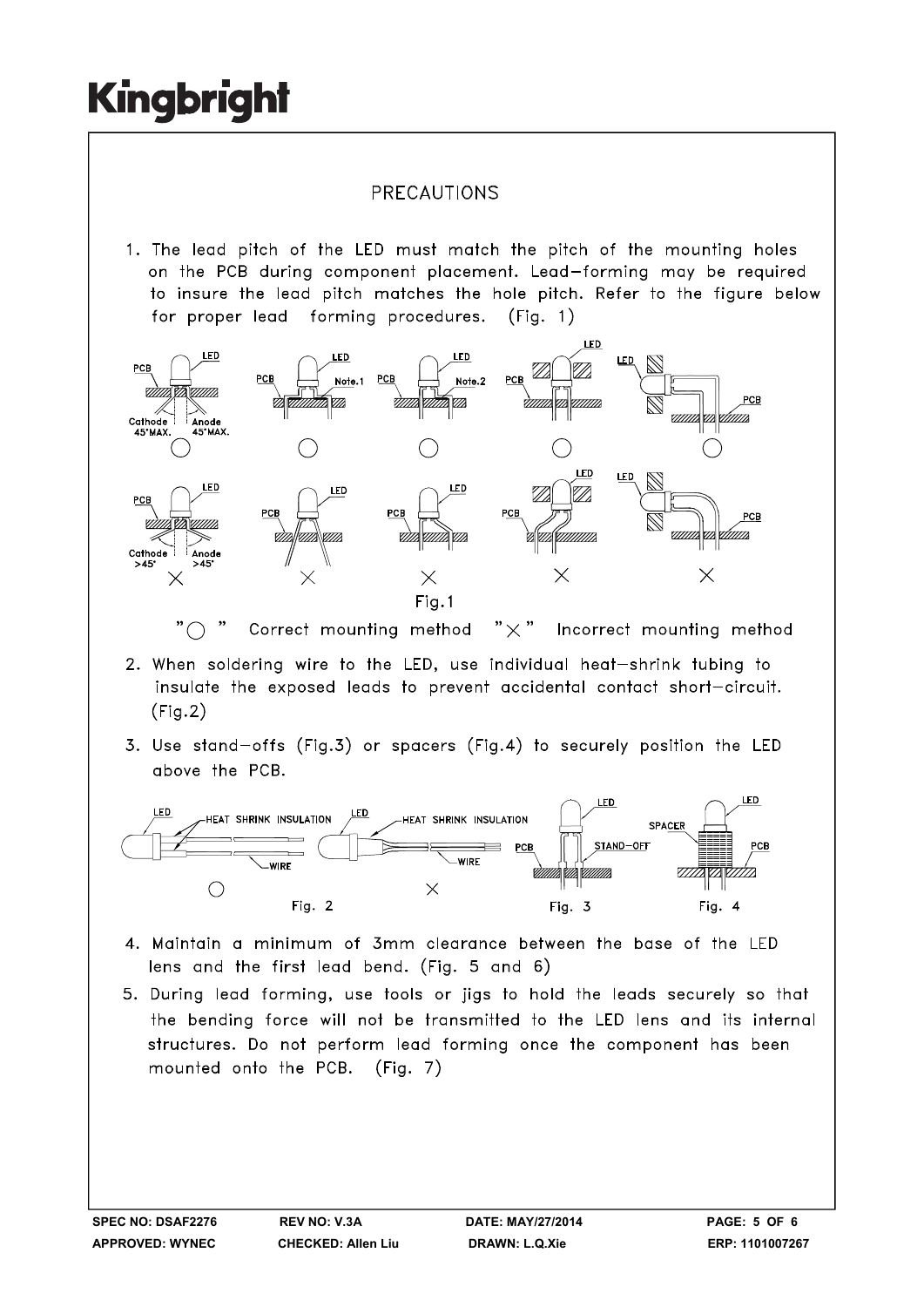